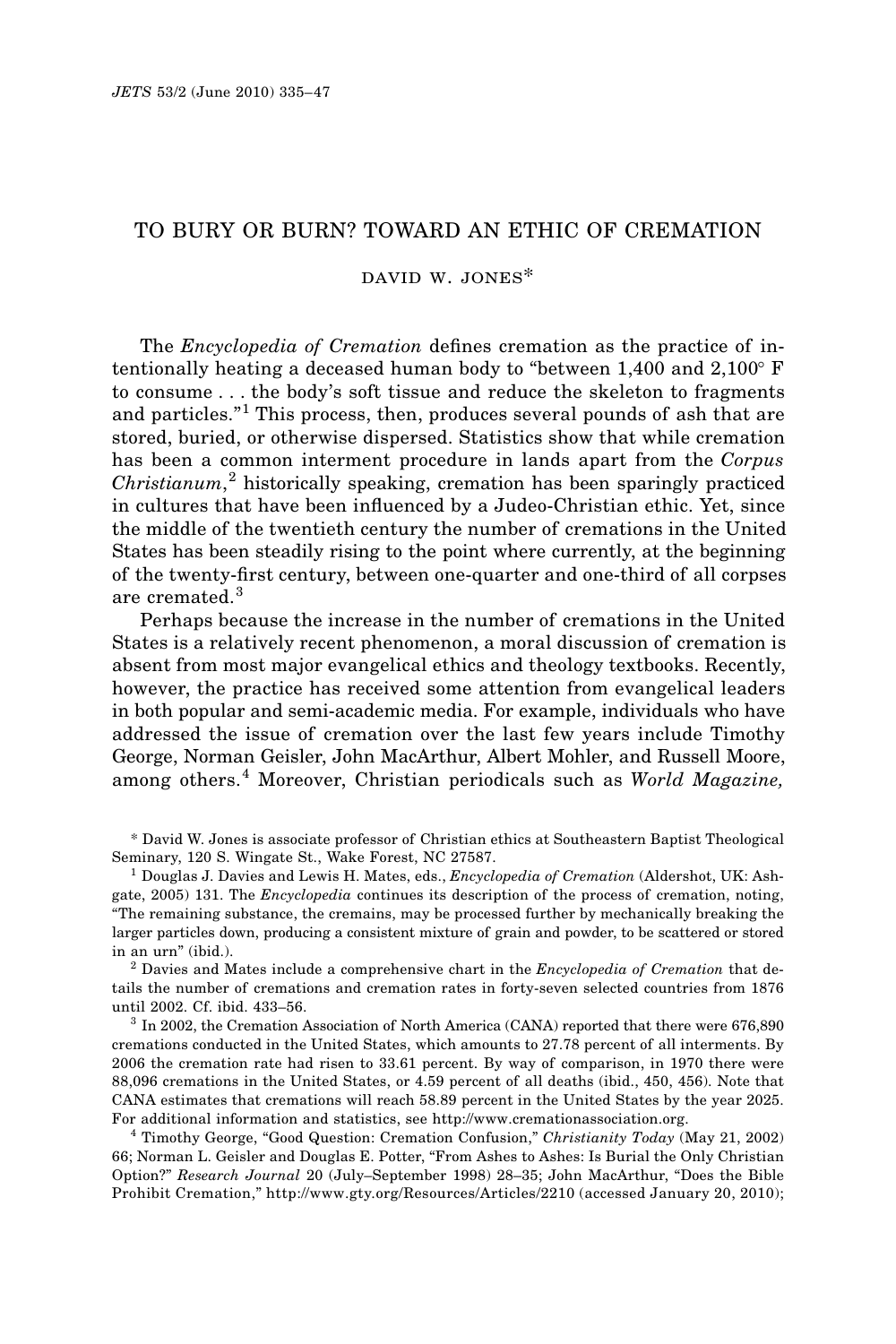*The Banner of Truth, Touchstone, The Christian Century*, and *Christianity Today* have published materials on cremation in the last decade or so.

The fact that the practice of cremation is beginning to receive attention within the evangelical community is an indication that cremation is a topic about which contemporary believers are starting to inquire. Indeed, this is an encouraging sign, for evidence suggests that some who have contributed to the rising cremation rates over the last half century (i.e. those who have consented to, requested, or even facilitated cremation) may have done so without fully weighing the morality of the act. This can be concluded both from the lack of widespread ethical discussion about cremation—especially on an academic level—and from the utilitarian nature of many of the recent arguments that have been employed in order to justify the practice. For example, such rationales include expense, environmental concerns, and ease of arrangement, among many others.<sup>5</sup>

In light of the growing interest in cremation, this brief work will attempt to summarize some of the key historical, biblical, and theological considerations that have been a part of the moral discussion of cremation within the Judeo-Christian tradition. The goal of this article, then, is to provide the reader with the material needed in order to develop an informed ethic of cremation, as well as to suggest perhaps a general trajectory for the discussion. At the outset, however, it should be noted that regardless of one's position on the morality of cremation, the act has no bearing upon one's eternal state. As Russell Moore observes with regard to the ethics of cremation, "The question is not whether cremation is always [or ever] a personal

Albert Mohler, "Cremation Gains Ground in Colorado—Why?," http://www.albertmohler.com/2005/ 06/06/cremation-gains-ground-in-colorado-why (accessed January 20, 2010); Russell D. Moore, "Grave Signs," *Touchstone* 20/1 (January/February 2007) 24–27; Hank Hanegraaff, *Resurrection: The Capstone in the Arch of Christianity* (Nashville: Word, 2000) 129–32. Other examples of popular treatment of cremation by lesser known evangelicals include: A. Graybill Brubaker, "On Cremation for Christians," *Brethren in Christ History & Life* 28/1 (April 2005) 220–24; Samuel M. Brubaker, "Toward a Christian Perspective on Cremation," *Brethren in Christ History & Life* 28/1 (April 2005) 225–30; Steven A. Kreloff, "The Biblical Perspective of Cremation," *Journal of Modern Ministry* 2/3 (Fall 2005) 9–26; Alvin J. Schmidt, *Dust to Dust, Ashes to Ashes: A Biblical and Christian Examination of Cremation* (Salisbury, MA: Regina Orthodox, 2005); Carroll E. Simcox, *Is Cremation Christian?* (Cincinnati: Forward Movement, 2006); and, in a somewhat dated article, Robert L. Rayburn, "The Christian and Cremation," *Baptist Bulletin* 33/6 (November 1968) 12–13.

<sup>&</sup>lt;sup>5</sup> These are noted as the top reasons for cremation in the article by Cathy Lynn Grossman, "Cremation Gaining Acceptance among Roman Catholics," *USA Today* (April 3, 2005) 9D. Geisler and Potter make the same claim. Geisler and Potter, "From Ashes to Ashes" 31. See also John J. Davis, *What about Cremation? A Christian Perspective* (Winona Lake, IN: BMH Books, 1989); and C. A. Huddleston, "Ashes to Ashes: When Families Choose Cremation," *Journal of Christian Nursing* 25/3 (2008) 138–41. Other practical reasons for cremation often cited in the field literature include: request of the deceased, fear of being buried alive, ease of storage and/or transportation, and the therapeutic value for mourners. Interestingly, and perhaps accurately, in his book on cremation, Stephen Prothero argues that the greatest reason why cremation is practiced in the United States is style or worldview. Cf. Stephen Prothero, *Purified by Fire: A History of Cremation in America* (Berkeley, CA: University of California, 2002). Santmire makes the same argument as does Prothero in H. Paul Santmire, "Nothing More Beautiful than Death," *Christian Century* 100/ 38 (December 14, 1983) 1155.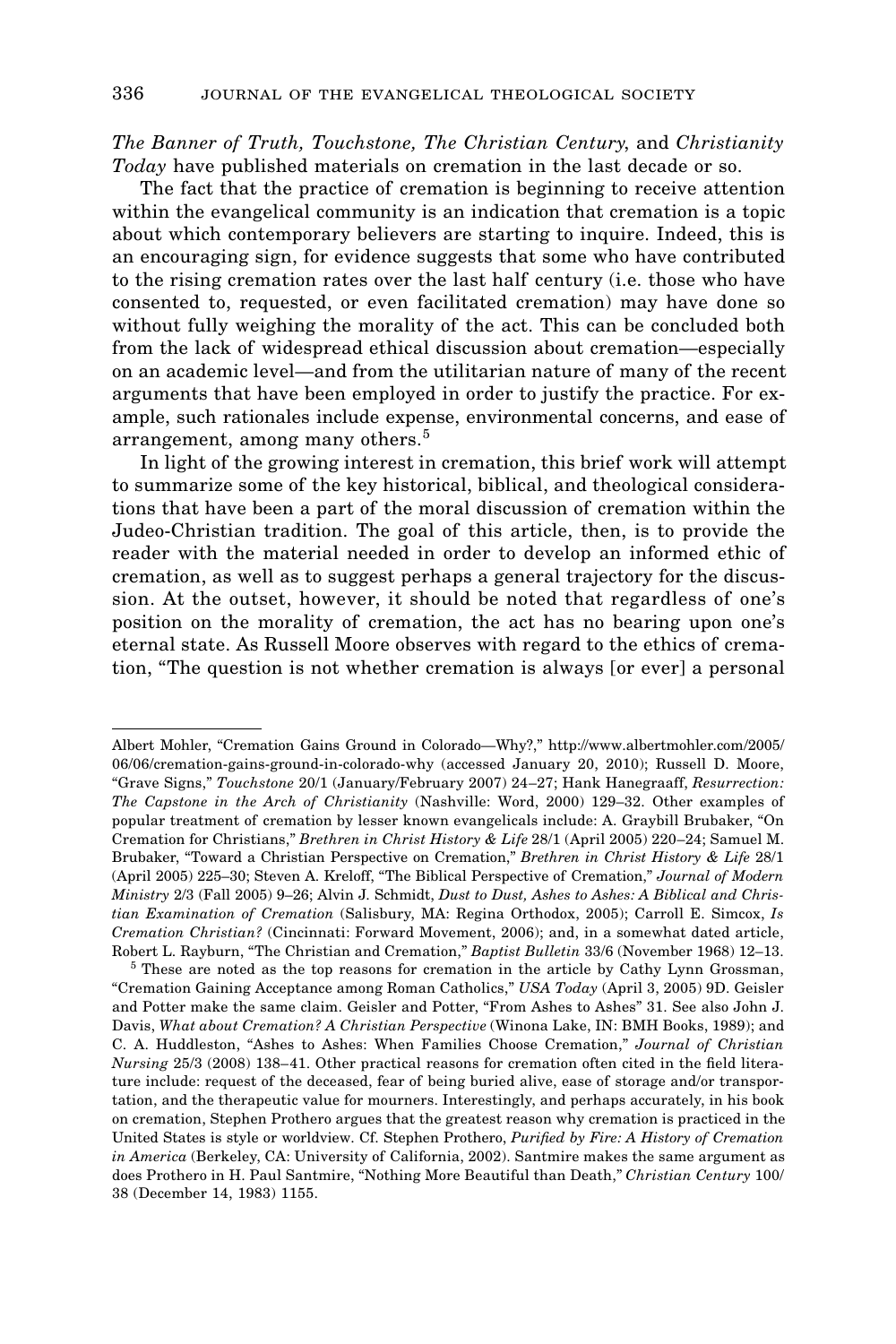sin. The question is not whether God can reassemble 'cremains.' The question is whether burial [or cremation] is a Christian act and, if so, then what does it communicate?"<sup>6</sup>

#### i. historical considerations

For Christians, one of the factors that may be helpful to consider when discussing the morality of cremation is the historical context and customs of the peoples in Scripture. While detailed information concerning the funerary practices of all of the cultures that appear in the biblical narrative is not abundant, it is certain that the Greeks and Romans favored cremation, especially among the upper classes.<sup>7</sup> In contrast, however, the Jewish people generally shunned cremation, with the *Mishnah* stipulating that cremation is an unacceptable heathen practice.<sup>8</sup> In fact, in his *Histories* the first century writer Tacitus observed that one of the distinguishing characteristics of the Jews, as compared to Romans, is that Jews "prefer to bury and not burn their dead."<sup>9</sup>

In spite of the Greco-Roman milieu of the biblical world, with the coming of Christ, general disdain for the act of cremation was carried over from the Jewish to the Christian faith. Indeed, Schaeffer notes that it is possible to trace the spread of the gospel across the Roman Empire by focusing upon cremation, for while "the Romans burned their dead, the Christians buried theirs."<sup>10</sup> In a similar manner, the last of the non-Christian emperors, Julian

<sup>6</sup> Moore, "Grave Signs" 25. Note that "cremains" is not a vernacular term, but an industrystandard word for that which results from the cremation process. In a similar manner to Moore, George writes, "The real question for Christians is not whether one is buried or cremated but the meaning given to these acts" ("Cremation Confusion" 66). Likewise, Mohler notes, "There is no question that God can and will resurrect all human bodies on that day—no matter the disposition of the body. The primary issue . . . is a proper Christian respect for the body as the temple of the Holy Spirit" ("Cremation Gains Ground"). Price, too, reminds, "The issue is not so much whether God is able to raise the body, but how one is to be a steward over the body which God has given to him or her. . . . Man has been made a steward over the body, and even in death the body should thus be respected." Timothy Shaun Price, "An Examination of Thomistic Substance Dualism in Comparison to Other Views with Specific Application to the Morality of Cremation" (Th.M. diss.; Southeastern Baptist Theological Seminary, 2007) 102, 127.

<sup>7</sup> In his chapter entitled "Ancient Pyres" Phipps has a good historical summary of cremation practices in various cultures throughout Asia, Europe, and even the Americas. Cf. William E. Phipps, *Cremation Concerns* (Springfield, IL: Charles G. Thomas, 1988) 9–16. See, also, Paul E. Irion, *Cremation* (Philadelphia: Fortress, 1968); and Arthur D. Nock, "Cremation and Burial in the Roman Empire," *Harvard Theological Review* 25/4 (1932) 321–59. In addition, numerous articles in Davies and Mates, eds., *The Encyclopedia of Cremation* address ancient interment practices.

<sup>8</sup> This according to Phipps, *Cremation Concerns* 20. Phipps cites *Adodah Zarah* 1.3, which in the Danby translation reads, "And these are the festivals of the Gentiles. . . . Where burning has place at the death there is idolatry; where burning has no place there is no idolatry." *The Mishnah* (trans. Herbert Danby; London: Oxford University Press, 1933) 437.

<sup>9</sup> Tacitus, *History* 5.5.

<sup>10</sup> Francis Schaeffer, *How Shall We Then Live? The Rise and Decline of Western Thought and Culture* (Old Tappan, NJ: Revell, 1976) 24. By way of example, Schaeffer cites the early Christians' laborious duties in burying their dead, perhaps as many as three million corpses, in the subterranean catacombs under the city of Rome.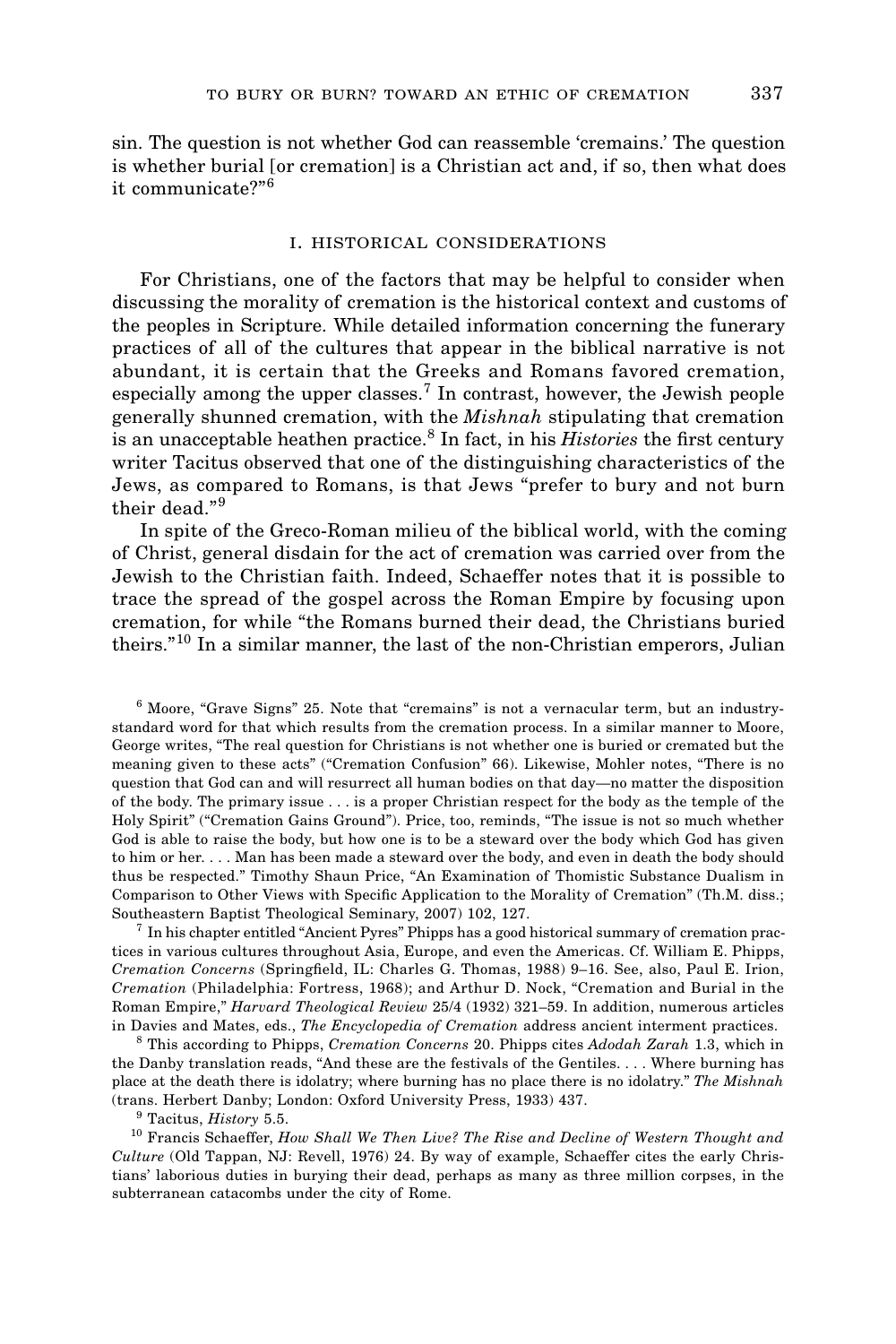the Apostate (AD 332–363), identified "care of the dead" as one of the factors that contributed to the spread of Christianity throughout the Roman world.<sup>11</sup> The church historian Philip Schaff, too, identified Christians' display of "decency to the human body" in showing care for the dead as one of the main reasons for the church's rapid conquest of the ancient world.<sup>12</sup>

As Christianity spread, many of the Church Fathers wrote about death, burial, and especially the Christian hope of a future bodily resurrection.<sup>13</sup> Although it could be argued that the Church Fathers' common emphasis upon bodily resurrection had the effect of discouraging the practice of cremation,  $^{14}$ Phipps accurately observes that "Tertullian was the first Christian theologian to [explicitly] denounce cremation."<sup>15</sup> An example from Tertullian's writings in which he mentioned cremation comes from his *On the Resurrection of the Flesh* where he claimed that only the heathen "burn up their dead with harshest inhumanity."<sup>16</sup> Also noteworthy is Tertullian's *A Treatise on the Soul* in which he made reference to cremation, instructing his readers to "avert a cruel custom with regard to the body since, being human, it does not deserve what is inflicted upon criminals."<sup>17</sup> Tertullian, though, was just one of many early Christian writers to register opposition to the practice of cremation. For example, in his *Octavius*, Minucius Felix declared, "We do not fear loss from cremation even though we adopt the ancient and better custom of burial."<sup>18</sup>

This unfavorable view of cremation found in the Church Fathers was echoed by the majority of Christian thinkers who followed. Indeed, the morality of cremation was generally not debated within the medieval church; rather, the practice was simply assumed to be a pagan act. In fact, with the convergence of church and state under Charlemagne ( $AD$   $742-814$ ), in the *Paderborn Capitularies* cremation was even declared to be a capital offense.<sup>19</sup> Here it was proclaimed, "If anyone follows pagan rites and causes

<sup>11</sup> Note that Julian also cited love of neighbor and honesty as major factors contributing to the growth of the early church. Cf. Donald Howard, *Burial or Cremation: Does It Matter?* (Carlisle, PA: Banner of Truth, 2001) 21.

<sup>12</sup> Ibid. The *New Dictionary of Christian Ethics & Pastoral Theology* also states, "First-century Rome . . . when the gospel arrived there, saw a change from cremation to burial." David J. Atkinson and David H. Field, eds. *New Dictionary of Christian Ethics & Pastoral Theology* (Downers Grove: InterVarsity, 1995) 208.

<sup>13</sup> For example, see Irenaeus, *Against Heresies* 5.15–16; Augustine, *City of God* 22.8, 17–20; and Jerome, *Pammachius* 31, among many others.

<sup>14</sup> In *Baker's Dictionary of Christian Ethics* Ralph Martin writes that the Church Fathers' "belief in the resurrection of the body was a powerful deterrent to the adoption of this method [i.e. cremation]." Carl F. H. Henry, ed., *Baker's Dictionary of Christian Ethics* (Grand Rapids: Baker, 1973) 149.

<sup>15</sup> Phipps, *Cremation Concerns* 22.

<sup>16</sup> Tertullian, *Resurrection of the Flesh* 1.

<sup>17</sup> Tertullian, *Soul* 51.

<sup>18</sup> Minucius Felix, *Octavius* 34. Davies and Mates also briefly discuss the influence of Irenaeus, Origen, and Augustine on early Christian views of cremation. Cf. Davies and Mates, *Encyclopedia of Cremation* 354.

<sup>19</sup> Thomas G. Long, "Why Cremation? As Values Change, So Do Funeral Practices," *Christian Century* 119/3 (January/February 2002) 31.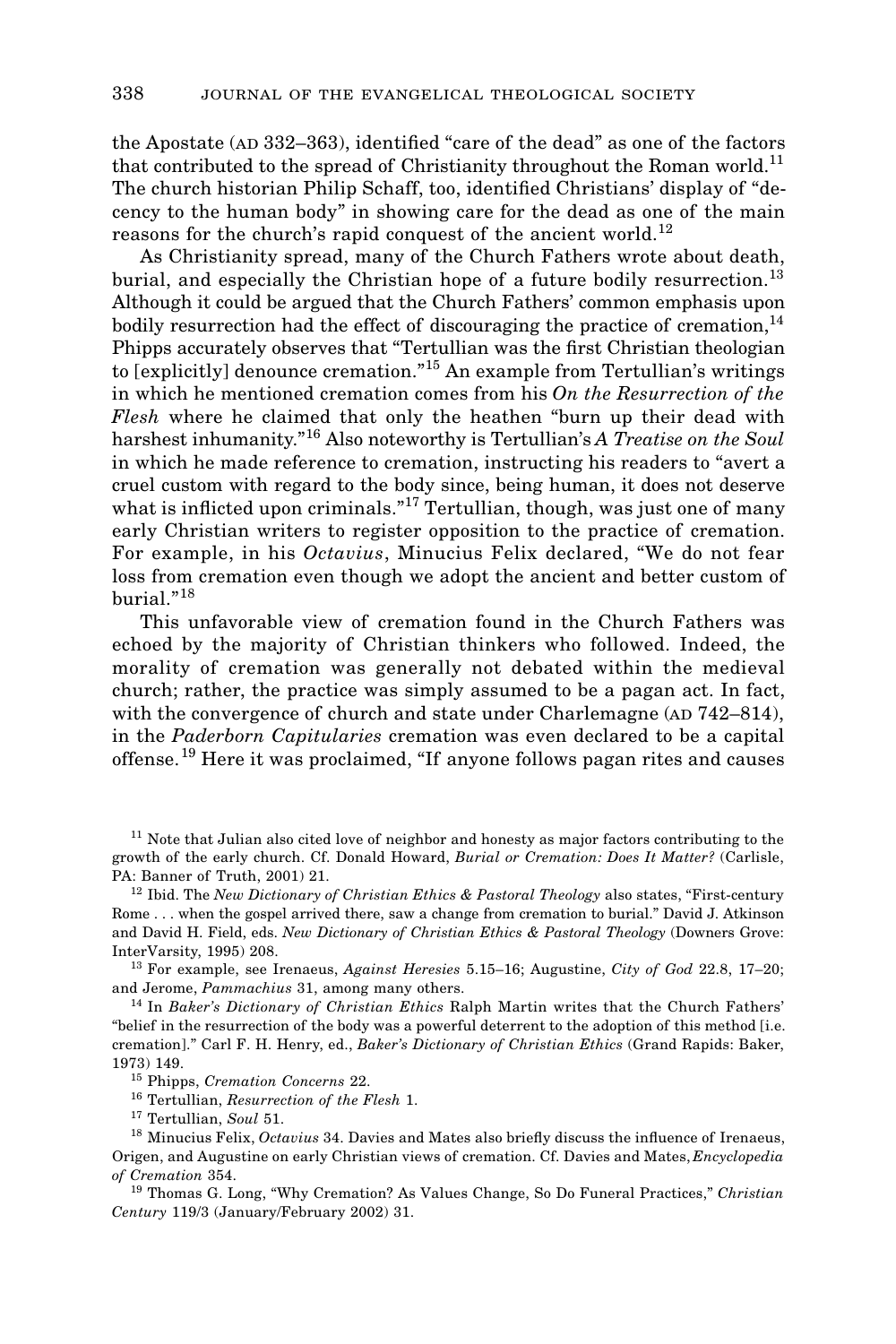the body of a dead man to be consumed by fire, and reduces his bones to ashes, let him pay with his life."<sup>20</sup> Furthermore, in later medieval Christianity, church practice stipulated that heretics were to be burned at the stake that is, cremated—while believers were to be buried. This critical view of cremation, then, became the default position of most later church thinkers, including the sixteenth-century Protestant Reformers, who adopted the view of cremation espoused by earlier theologians.<sup>21</sup>

It was not until the end of the nineteenth century that the church's position on cremation came under serious attack. As Moore notes, this challenge initially came from certain "anti-Christian 'freethinkers' who saw in the act of cremation a defiant rejection of the resurrection of the body. $22$ While the Protestant church remained silent on this issue, the Roman Catholic Church responded by officially banning cremation in canon law in 1886. The relevant laws state, "The bodies of the faithful must be buried, their cremation is forbidden. . . . Anyone who has requested that his body shall be cremated shall be deprived of ecclesiastical burial unless he has shown signs of repentance before death."<sup>23</sup> This ban, however, was fairly short-lived, as with his 1963 decree *de Cadaverum Crematione* Pope Paul VI softened canon law, allowing for cremation as long as the act is not motivated by reasons hostile to the Christian life.<sup>24</sup> Furthermore, in the 1994 *Catechism of the Catholic Church* the faithful are instructed that "the Church permits cremation, provided that it does not demonstrate a denial of faith in the resurrection of the body."<sup>25</sup>

## ii. biblical considerations

Given the regularity and inevitability of death, it is surprising that more examples of interment are not recorded in the Bible. Yet, while the sample

<sup>22</sup> Moore, "Grave Signs" 25. For an excellent summary of the challenge to the church's historical view of cremation, along with a detailed analysis of the growing acceptance of the practice in the United States throughout the nineteenth century, see Rodney J. Decker, "Is it Better to Bury or Burn? A Biblical Perspective on Cremation and Christianity in Western Culture" (William R. Rice Lecture Series; Allen Park, MI: Detroit Baptist Theological Seminary, March 15, 2006) 16–35, available here: http://www.dbts.edu/pdf/rls/Decker-Cremation.pdf. See also Phipps's discussion of factors that led to the acceptance of cremation in the United States (*Cremation Concerns* 27–43). Fraser, too, briefly discusses the acceptance of cremation in late nineteenth century America, noting that the first crematory in the United States was built in 1876 in Washington, PA. James W. Fraser, *Cremation: Is It Christian?* (Neptune, NJ: Loizeaux Brothers, 1965) 15.

<sup>23</sup> *Corpus Juris Canonici* 1203, 1; 1240, 1. Cf. Long, "Why Cremation" 31.

<sup>24</sup> Cf. Phipps, *Cremation Concerns* 57.

<sup>25</sup> *Catechism of the Catholic Church*, par. 2301. For additional information on cremation within the Roman Catholic tradition, see J. Deedy, "Why Cremation Remains a Burning Issue for Catholics," *U. S. Catholic* 56/6 (June 1991) 20–25; John F. McDonald, *Cremation* (London: Catholic Truth Society, 1967); H. Richard Rutherford, *Honoring the Dead: Catholics and Cremation Today* (Collegeville, MN: Liturgical, 2001); and Joel Schorn, "What Does the Church Say about Cremation?" *U. S. Catholic* 69/3 (March 2004) 38.

<sup>20</sup> Henry R. Loyn and John Percival, *The Reign of Charlemagne* (New York: St. Martins, 1975) 52.

<sup>21</sup> Cf. Davies and Mates, *Encyclopedia of Cremation* 355. Note, also, the historical tendency of Protestant churches to have cemeteries (*coemeteria*, literally "sleeping places") located in close proximity to the church building.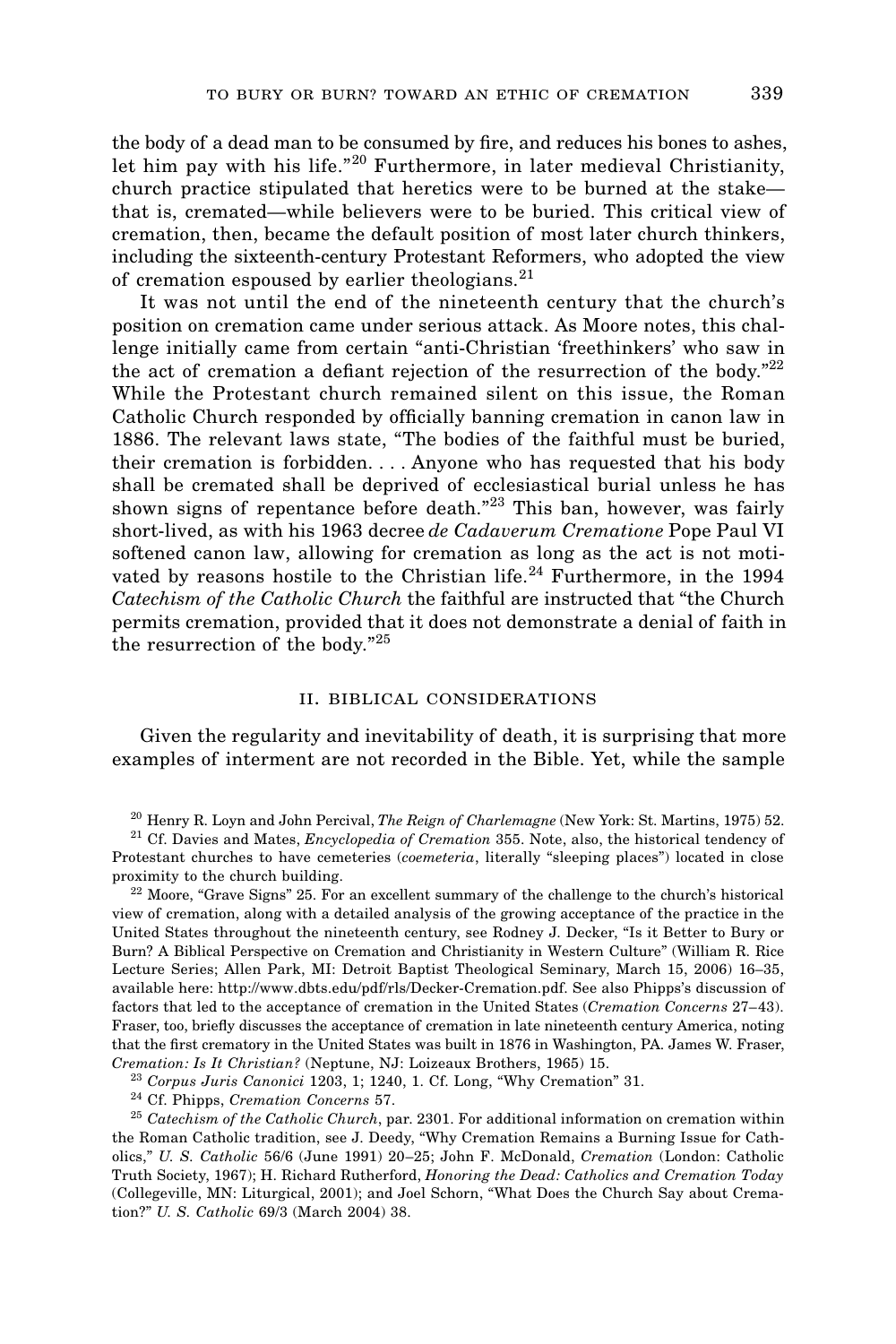size may be small in number, Scripture clearly reports that biblical characters showed great care and respect to the bodies of their deceased loved ones, <sup>26</sup> with burial being the most common funerary practice.<sup>27</sup> For example, Abraham went to great lengths to secure a tomb in which to bury his wife Sarah, which was the first formal burial recorded in Scripture (Gen 23:3– 18). In fact, for three generations the patriarchs in Abraham's family, along with their wives, were buried in this same tomb. This cave later became known as the tomb of the patriarchs, as it was the final resting place for Abraham and Sarah (Gen 25:9), Isaac and Rebekah (Gen 35:29; 49:31), as well as Jacob and Leah (Gen 50:13).<sup>28</sup>

A survey of the Bible reveals other notable examples of burial, too. For instance, these include Rachel, whom Jacob buried on the way to Bethlehem (Gen 35:19–20); Joseph, who made his sons promise to bury his bones in the land of Israel (Gen 50:25; Exod 13:19; Josh  $24:32$ );<sup>29</sup> Aaron, the first high priest, who was buried in Moserah (Deut 10:6); Moses, who was buried by God opposite Beth-Peor (Deut  $34:5-8$ );<sup>30</sup> Joshua, whom the Israelites buried in the hill country of Ephraim (Josh 24:30); Samuel, who was buried near his home in Ramah (1 Sam 25:1); David, who was buried with the kings in Zion (1 Kgs 2:10); John the Baptist, who was buried by his disciples (Matt 14:12); Lazarus, who was buried by his family in Bethany (John 11:17–18); and Stephen, the first martyr, whose body was buried by certain "devout men" near Jerusalem (Acts 8:2). Of course, the preeminent example of burial in Scripture is that of Jesus, who was placed in a tomb by Joseph of Arimathea and Nicodemus (John 19:38–42), an event that was ordained by God (Isa 53:9).

<sup>26</sup> Note that the Jewish practice of preparing a body with perfumes and spices, such as was done for King Asa (2 Chr 16:14) and Jesus (Luke 24:1; John 19:39–40) was an expression of care, not an attempt at embalming or mummification.

 $2<sup>7</sup>$  In Scripture to not show care toward a corpse, or to deny a decedent proper burial, was almost always a sign of judgment. Decker writes that in the Bible, "To refuse or deny burial for someone was always a sign of contempt—and often (though not always) the result of God's judgment" ("Is it Better to Bury or to Burn?" 14). Examples of individuals who were denied a proper burial in Scripture include: Jehoiakim (Jer 22:19), Jezebel (2 Kgs 9:30–37), Ahab's offspring (1 Kgs 21:17– 24), as well as Sisera and Jabin (Ps 83:9–10). Note that the OT civil law stipulated that even those found guilty of a capital offense were to be buried (Deut 21:22–23). Interestingly, in the NT, even Ananias and Sapphira were buried after being killed for lying to the Holy Spirit (Acts 5:1– 11). Other references relating to lack of burial being a sign of contempt or judgment include: Deut 28:26; 2 Sam 21:6, 9; 1 Kgs 14:10–13; 2 Kgs 9:10; Ps 79:1–4; Jer 8:2; 14:16; 16:4–6; 25:33; 29:22; Eccl 6:6; Rev 11:19.

<sup>28</sup> It is noteworthy that Jacob afforded his first wife Leah the honor of which he had deprived her in life by burying her by his side in the tomb of the patriarchs at her death (Gen 50:13).

<sup>29</sup> The writer of Hebrews reports this request, which was fulfilled when Joseph was buried in Shechem (Josh 24:32) as an act of faith. Hebrews 11:22 reads, "By faith Joseph, at the end of his life, made mention of the exodus of the Israelites and gave directions concerning his bones."

<sup>30</sup> The burial of Moses is one of the most intriguing in Scripture, for it was performed by God himself, and it was followed by a dispute between the archangel Michael and Satan, who apparently desired the body of Moses for an unspecified reason. In his epistle Jude reports, "But when the archangel Michael, contending with the devil, was disputing about the body of Moses, he did not presume to pronounce a blasphemous judgment, but said, 'The Lord rebuke you'" (Jude 9). For a good exegetical and historical discussion of this verse, see Thomas R. Schreiner, *1, 2 Peter, Jude* (NAC; Nashville: Broadman & Holman, 2003) 459–60.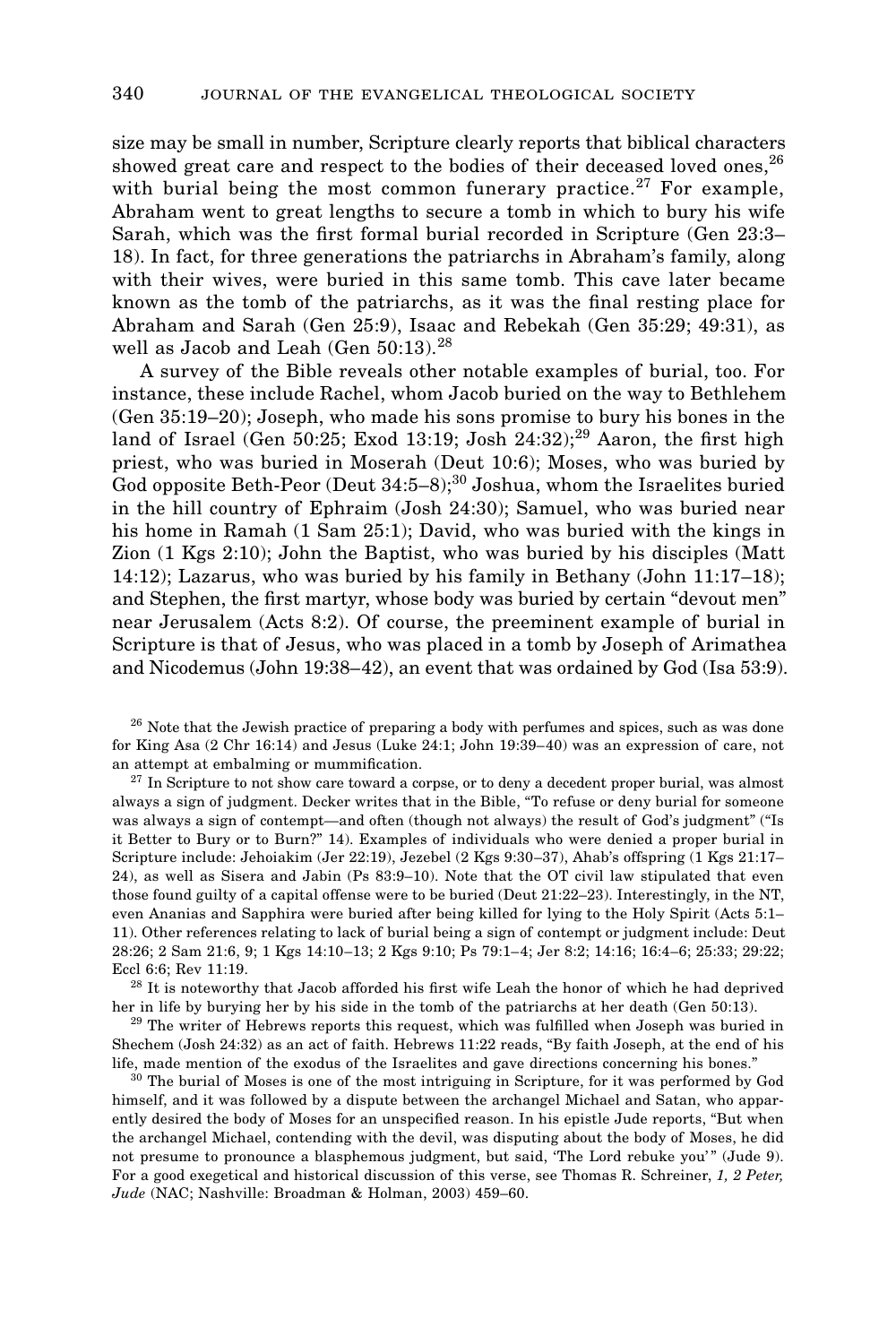It seems clear, then, that as the apostle John noted in his Gospel, "The custom of the Jews is to bury" (John 19:40). Yet, there are at least three examples of cremation-type acts in Scripture. Considering these in canonical order, the first is found in 1 Sam 31:11–12 where it is reported that the bodies of Saul and his sons were burned after being rescued by the men of Jabesh-Gilead. This text reads, "But when the inhabitants of Jabesh-Gilead heard what the Philistines had done to Saul, all the valiant men arose and went all night and took the body of Saul and the bodies of his sons from the wall of Beth-shan, and they came to Jabesh and burned them there." Note, however, that this was only a partial cremation at best, for the text continues, noting that the men "took their bones and buried them under the tamarisk tree in Jabesh and fasted seven days" (1 Sam 31:13). Furthermore, the parallel account of this event at 1 Chr 10:12 lacks any reference to cremation.<sup>31</sup> It seems, then, that the burning of the bodies of Saul and his sons was not a formal cremation *per se*; rather, it was an act designed to conceal and/or avoid further desecration of their previously mutilated bodies. $32$ 

A second example of cremation in Scripture occurs in the book of Amos. Here, as he confronted the sins of the nations that surrounded Israel, Amos declared, "Thus says the Lord: 'For three transgressions of Moab, and for four, I will not revoke the punishment, because he burned to lime the bones of the king of Edom. So I will send a fire upon Moab, and it shall devour the strongholds of Kerioth, and Moab shall die amid uproar, amid shouting and the sound of the trumpet; I will cut off the ruler from its midst, and will kill all its princes with him,' says the Lord" (Amos 2:1–3). Given that the peoples of both Moab and Edom were enemies of Israel, this is an interesting prophecy. Moreover, this is the only unambiguous reference to the act of cremation in the Bible, and as Decker has observed, "This is as close as the Bible gets to condemning the act of cremation."<sup>33</sup> Yet, due to the limited amount of information contained in this brief passage, and since the event in question is not recorded elsewhere in Scripture, it is difficult to draw any firm conclusions regarding the ethics of cremation from this text.

 $31$  In addition, when David was told of these events in 2 Sam 2:4–5, he was simply told that the men of Jabesh-Gilead had buried Saul, not that Saul's body had been burned. Also, note that David later had the bones of Saul and his sons relocated to the tomb of Saul's father Kish at Zela (2 Sam 21:12–14). Given the lack of reference to cremation in 1 Chr 10:12, as well as the citation of burial in 2 Sam 2:4–5, Baker asserts, "It appears that this was a mere burning of incense over them, afterward burying the bodies." Baker cites the burning of incense at the tomb of King Asa (2 Chr 16:14) as corroborative evidence. Allen M. Baker, "Cremation," http://www.banneroftruth.org/ pages/articles/article\_detail.php?1484 (accessed January 20, 2010). An additional passage that refers to the burning of incense, or actually the lack thereof, is 2 Chr 21:19–20, which details the burial of King Jehoram.

<sup>32</sup> John F. Walvoord and Roy B. Zuck, eds., *Bible Knowledge Commentary: Old Testament* (Colorado Springs: Victor, 1983) 455; Decker, "Is it Better to Bury or to Burn?" 6; MacArthur, "Does the Bible Prohibit Cremation." As an alternative explanation, Phipps claims that the men from Jabesh-Gilead cremated Saul "in gratitude for Saul's earlier deliverance of their town from an enemy" (*Cremation Concerns* 53). Moreover, Price suggests that the burning of Saul's bones may have been a form of divine judgment for Saul's apostasy ("An Examination of Thomistic Substance Dualism" 102, 122–23).

<sup>33</sup> Decker, "Is it Better to Bury or to Burn?" 7.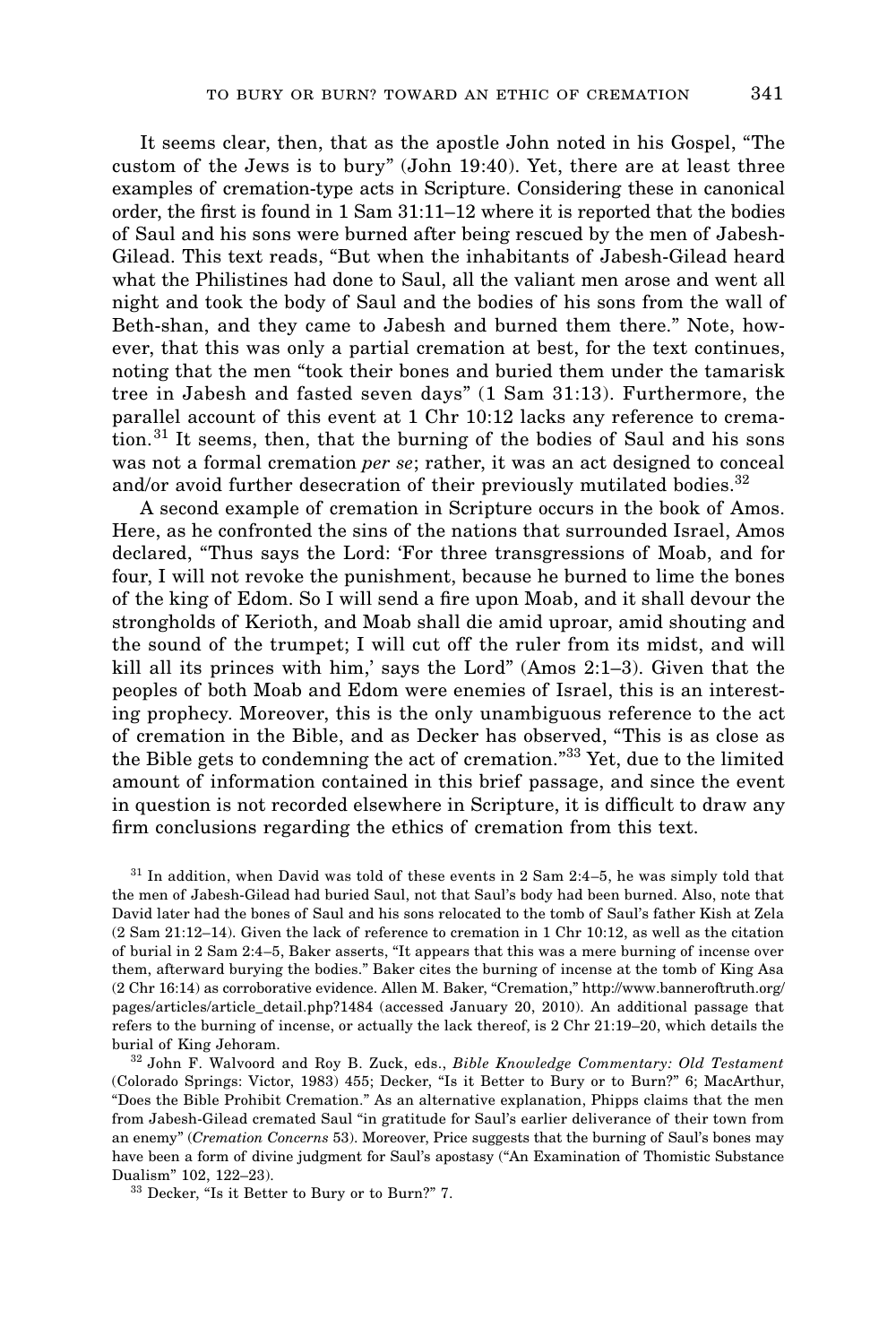The final reference to cremation in Scripture also appears in the book of Amos. In Amos 6:8–11, as he pronounced divine judgment upon Israel, Amos prophesied of certain cremations that would occur following a coming military invasion. This text reads:

The Lord God has sworn by Himself, the Lord God of Hosts says: "I despise the pride of Jacob, and hate his palaces; therefore I will deliver up the city and all that is in it. Then it shall come to pass, that if ten men remain in one house, they shall die. And when a relative of the dead, with one who will burn the bodies, picks up the bodies to take them out of the house, he will say to one inside the house, 'Are there any more with you?' Then someone will say, 'None.' And he will say, 'Hold your tongue! For we dare not mention the name of the Lord.' For behold, the Lord gives a command: He will break the great house into bits, and the little house into pieces" (Amos 6:8–11).

While the reference to cremation here may itself be a form of divine judgment, which would be in accord with the symbolic use of fire in Scripture,  $34$  it seems more likely that the burning of bodies cited in this passage is just a practical necessity given the scope of the prophesied carnage. Moreover, there is some debate regarding the proper translation of the verb *sâraph* (סרף) in Amos 6:10, with most translations rendering the term "burn," but others translating "prepare," "anoint," or some similar rendering.<sup>35</sup> As with the reference to the burning of bodies in Amos 2:1, then, it is difficult to formulate a normative

<sup>34</sup> Howard notes that burning of bodies is a frequent form of judgment in Scripture, observing, "Between the exodus and the conquest, hundreds of people were burned in divine judgment" (*Burial or Cremation* 16). Examples in Scripture where fire is used as a means of judgment include: Sodom and Gomorrah where God judged with burning sulfur (Gen 19:24); Judah intended to burn Tamar for extramarital intercourse (Gen 38:24); on account of their erroneous worship, God killed Nadab and Abihu with fire (Lev 10:1–2); the OT civil law commanded to burn with fire the man who married a woman and her mother (Lev 20:14); the civil law commanded to burn with fire the daughter of a priest who became a prostitute (Lev 21:9); some who complained against Moses were destroyed with fire (Num 11:1–3); 250 people were killed with fire during Korah's rebellion (Num 16:35); in regard to the idolatry of the Canaanites, the civil law stipulated, "The carved images of their gods you shall burn with fire" (Deut 7:15, 25; note that this was obeyed by Moses in Exod 32:1–24; David in 1 Chr 14:12; and Jehu in 2 Kgs 10:26); the death of Achan and his family by fire (Josh 7:15, 25); under the reforms of King Josiah the bodies and bones of pagan priests were burned (2 Kgs 23:20; note that this was prophesied in 1 Kgs 12:28; 13:1); Samson's wife and father-in-law were burned because of Samson's defeat of the Philistines (Judg 15:6); King Nebuchadnezzar attempted to burn Shadrach, Meshach, and Abed-Nego for perceived insubordination (Dan 3:19–21; Heb 11:34); and the apostle Paul, somewhat obscurely, referred to theoretically giving his body to be burned (1 Cor 13:3). In addition, fire is used metaphorically and/or symbolically of judgment in many passages, including Isa 10:16–17; 30:27–28, 33; 66:15; Jer 4:4; Lam 2:3–4; Joel 2:30; Amos 1:7, 10–14; 2:2, 5; Zeph 1:18; 3:8; Mal 3:2, 5; Matt 3:10–12; 7:19; 13:40, 42, 50; 18:8; 22:7; 25:41; 1 Cor 3:13–15; 2 Thess 1:7; Jas 3:5–6; Heb 10:27; 12:18, 29; 2 Pet 3:7; Rev 8:5, 7–8; 9:18; 11:5; 14:10; 16:8; 18:8; 19:20; 20:15. Interestingly, though, passages that speak of individuals who encounter fire as a means of judgment in the afterlife do not describe the Lord's annihilation of the body, but rather a place "where their worm does not die and the fire is not quenched" (Mark 9:48). Note, too, that fire and burning are not always used negatively in Scripture, as the Lord is

repeatedly referred to as a burning fire (Exod 24:7; Dan 7:9; Zech 2:5; Heb 12:29).<br><sup>35</sup> Alternative translations include, "prepare" (cev, msg), "anoint" (esv), "dispose" (NLT), and "undertake" (NASB). In addition, if one assumes a parallel between the description of end-times events in Ezekiel and Amos, support for alternative translations can be drawn from Ezek 39:11– 16 where the bodies of Gog and Magog are buried, not burned.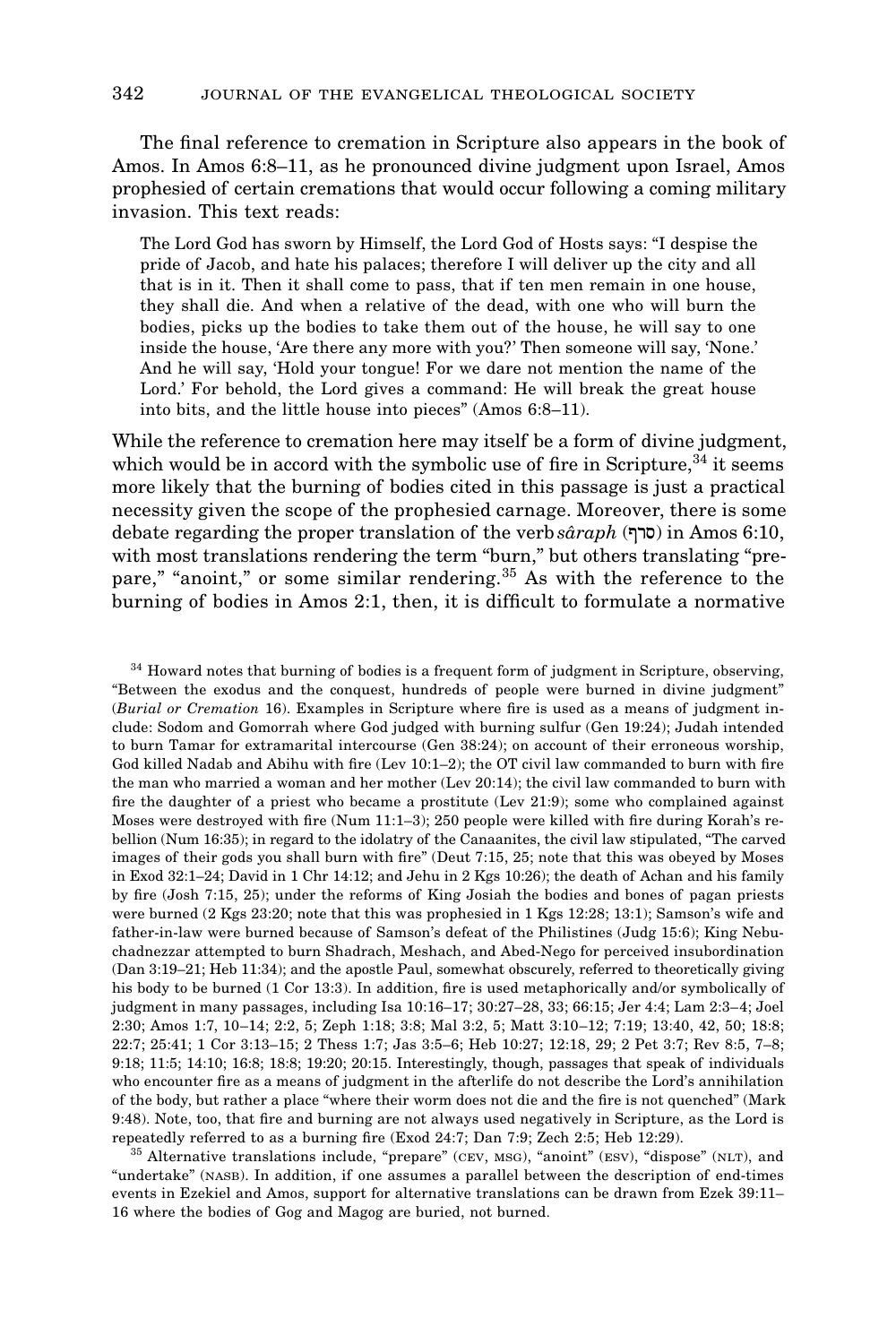position on the morality of cremation from the prophetic narrative in Amos 6:8–11.

### iii. theological considerations

Although church history witnesses considerable opposition to cremation, since the Bible does not explicitly address the morality of the practice, arriving at an ethic of cremation will necessarily involve a degree of theological construction. While such a process could focus upon a variety of doctrines, particularly issues related to anthropology and eschatology, two areas of Christian teaching that are especially relevant to the moral discussion of cremation are: (1) the dignity of the human body; and (2) the hope of a future bodily resurrection.

1. *The dignity of the human body*. In his work on cremation, Decker observes that "most religious and philosophical systems conclude with a truncated view of humanity, either all material or all immaterial."36 Indeed, it seems that some Christians fall into this error, at times, either by neglecting the physical aspects of redemption or, as Meilaender notes, by viewing the material body as "little more than a prosthesis used by the real self."<sup>37</sup> While the dynamics of the relationship between the physical body and the soul/spirit is surely a complex and debated topic,<sup>38</sup> Scripture clearly presents the physical body as being no less dignified than the soul/spirit. Among other reasons, this can be concluded from the fact that the Lord himself created the material world, including the human body. Indeed, Scripture reports that God made man's body out of the dust of the ground  $(Gen 2:7),<sup>39</sup>$  as he

<sup>37</sup> Gilbert Meilaender, "Broken Bodies Redeemed: Bioethics and the Troublesome Union of Body and Soul" *Touchstone* 20/1 (January/February 2007) 35. Over the past several years there have been a number of important works in the field of theological anthropology that have sought to give a greater place to body theology. Among others, these works include: James R. Beck and Bruce Demarest, *The Human Person in Theology And Psychology: A Biblical Anthropology for the Twenty-first Century* (Grand Rapids: Kregel, 2006); Stanley Grenz, *The Social God and the Relational Self: A Trinitarian Theology of the Imago Dei* (Louisville: Westminster John Knox, 2001); F. LeRon Shults, *Reforming Theological Anthropology: After the Philosophical Turn to Relationality* (Grand Rapids: Eerdmans, 2003); and J. P. Moreland and David M. Ciocchi, *Christian Perspectives on Being Human: A Multidisciplinary Approach to Integration* (Grand Rapids: Baker, 1993).

<sup>38</sup> For more on the body-soul discussion, see John W. Cooper, *Body, Soul, and Life-Everlasting: Biblical Anthropology and the Monism-Dualism Debate* (Grand Rapids: Eerdmans, 1989); Joel B. Green and Stuart L. Palmer, eds., *In Search of the Soul: Four Views of the Mind-Body Problem* (Downers Grove: InterVarsity, 2005); Meilaender, "Broken Bodies Redeemed" 30–37; and J. P. Moreland and Scott B. Rae, *Body & Soul: Human Nature & the Crisis in Ethics* (Downers Grove: InterVarsity, 2000). Unfortunately, however, these and other similar resources offer little explicit discussion of the morality of cremation.

 $^\mathrm{39}$  Given the emphasis that the apostle Paul later placed upon the chronology of creation (1 Tim 2:13), it would seem that if the body and soul/spirit were to be evaluated separately, an argument could be made that the physical body should be given greater emphasis than the soul/spirit, not vice-versa, for the body was created first. Yet, since both the dust of the ground, which gave rise to man's body, and the breath of God, which animated man, were of divine origin it seems better to view man as a holistic being.

<sup>36</sup> Decker, "Is it Better to Bury or to Burn?" 17, n. 59.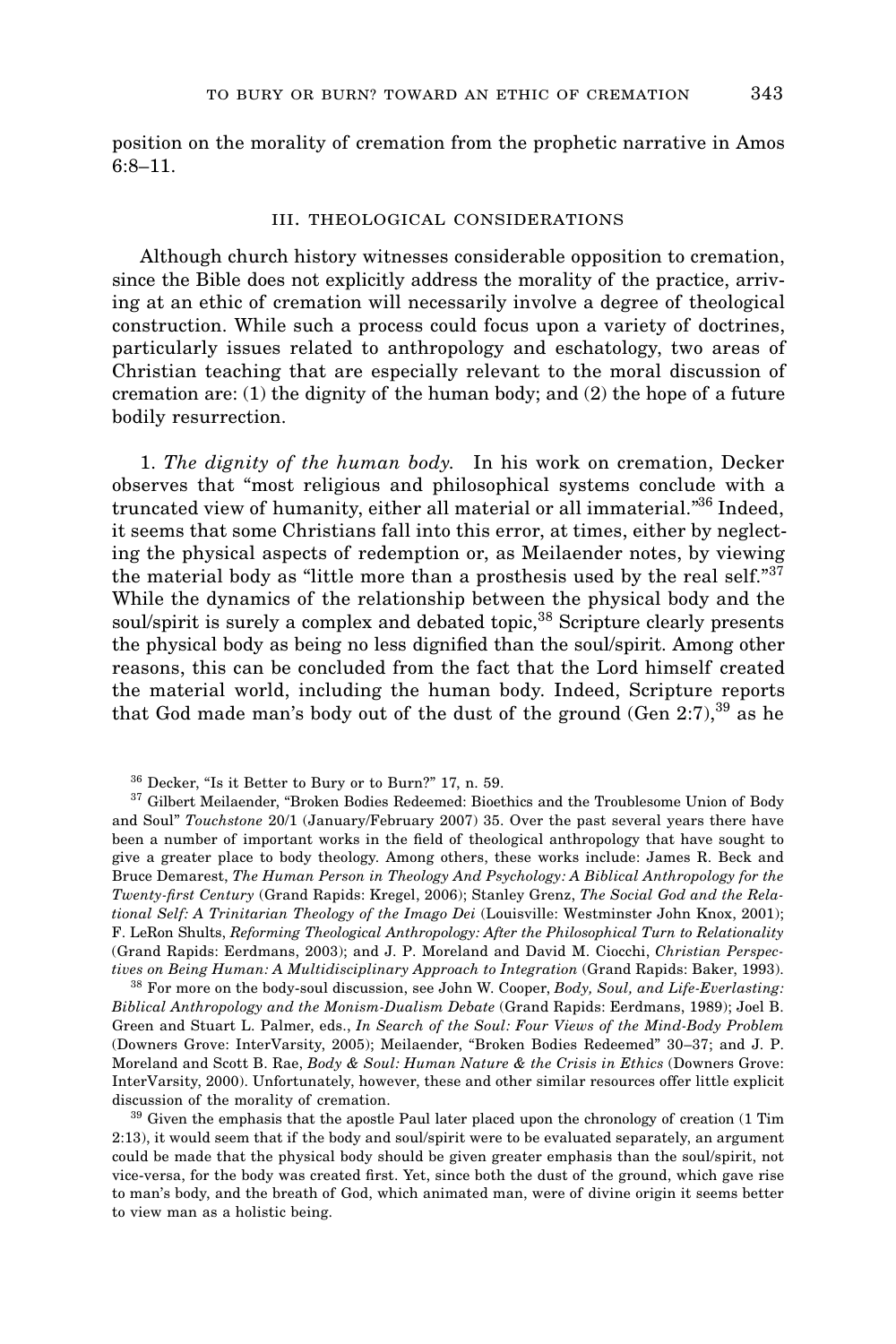pleased (1 Cor 15:38), before animating it with his own breath. Moreover, upon completing his work of creation, the Lord declared all that he had made, including the human body, to be "very good" (Gen 1:31). Man dare not call evil what God has called good (Isa 5:20).

The creation narrative also reports that man was made by God in his own image (Gen 1:26–27). Although the essence of the *imago Dei* certainly extends beyond man's physical constitution,  $40$  if man is a holistic being, consisting of both physical and spiritual elements, it could be argued that in some non-essential way, mankind bears the *imago Dei* in a corporeal sense.<sup>41</sup> Interestingly, the book of Genesis later records that a man found guilty of murder shall forfeit his own life, for, "Whoever sheds the blood of man, by man shall his blood be shed, for God made man in his own image" (Gen 9:6). Concerning this passage, Geisler observes, "This would make no sense to have such a curse if the image of God applied only to the soul, which man cannot kill (Matt 10:28).<sup>"42</sup> As Boettner explains, then, "The body is as really and eternally part of man as is his spirit."<sup>43</sup>

The dignity of the human body is also demonstrable by the incarnation of Christ. While "God is spirit" (John 4:24) and thus has no body, in his incarnation, Jesus took on human flesh. As the author of Hebrews wrote, "Since therefore the children share in flesh and blood, he himself likewise partook of the same things" (Heb 2:14), yet was without sin (Heb 4:15). By the very act of incarnation, then, Jesus demonstrated and invested considerable value in the human body. Therefore, as Stott claims, "Christians should treat the human body, with its strange and idiosyncratic design, with special respect. Why? Because this is the form in which God became flesh."<sup>44</sup> More-

<sup>40</sup> While a thorough discussion of the *imago Dei* falls beyond the scope of this work, helpful resources include G. C. Berkouwer, *Man: The Image of God* (Grand Rapids: Eerdmans, 1962); Anthony A. Hoekema, *Created in God's Image* (Grand Rapids: Eerdmans, 1986); Philip Edgcumbe Hughes, *The True Image: The Origin and Destiny of Man in Christ* (Grand Rapids: Eerdmans, 1989); and Meredith Kline, *Images of the Spirit* (Grand Rapids: Baker, 1980).

<sup>41</sup> Erickson notes that while few have emphasized the bodily and physical aspects of the position, nevertheless, "the substantive view [of the image of God] has been dominant during most of the history of Christian theology." Millard Erickson, *Christian Theology* (Grand Rapids: Baker, 1983) 498. Grudem observes that even non-somatic aspects of the substantive view of the *imago Dei* involve the body for "almost everything we do is done by means of the use of our physical bodies our thinking, our moral judgments, our prayer and praise, our demonstrations of love and concern for each other—all are done using the physical bodies God has given us." Wayne Grudem, *Systematic Theology: An Introduction to Biblical Doctrine* (Grand Rapids: Zondervan, 1994) 448. J. van Genderen and W. H. Velema also have a stimulating discussion on the corporeal aspects of the image of God. They write, "The image of God . . . also has an ontic aspect. With this we mean that being human in body and spirit (in contrast with any other creature) is part of the image of God. . . . The image of God is unthinkable without involving this human nature physically created by God. . . . The image of God is unthinkable without involving this 'substantial' (corporeal) basis." J. van Genderen and W. H. Velema, *Concise Reformed Dogmatics* (Phillipsburg, NJ: P & R, 2008) 321. Note, too, that the apostle Paul emphasized the unity of human beings, as he referred to a disembodied soul/spirit as being "naked" and "unclothed" (2 Cor 5:1–5).

<sup>42</sup> Geisler, "From Ashes to Ashes" 6.

<sup>43</sup> Loraine Boettner, *Immortality* (Phillipsburg, NJ: P & R, 2000) 51.

<sup>44</sup> John Stott, *Issues Facing Christians Today* (4th ed.; Grand Rapids: Zondervan, 2006) 436. Some have claimed that verses in the OT civil law that prohibit the cutting and/or tattooing of the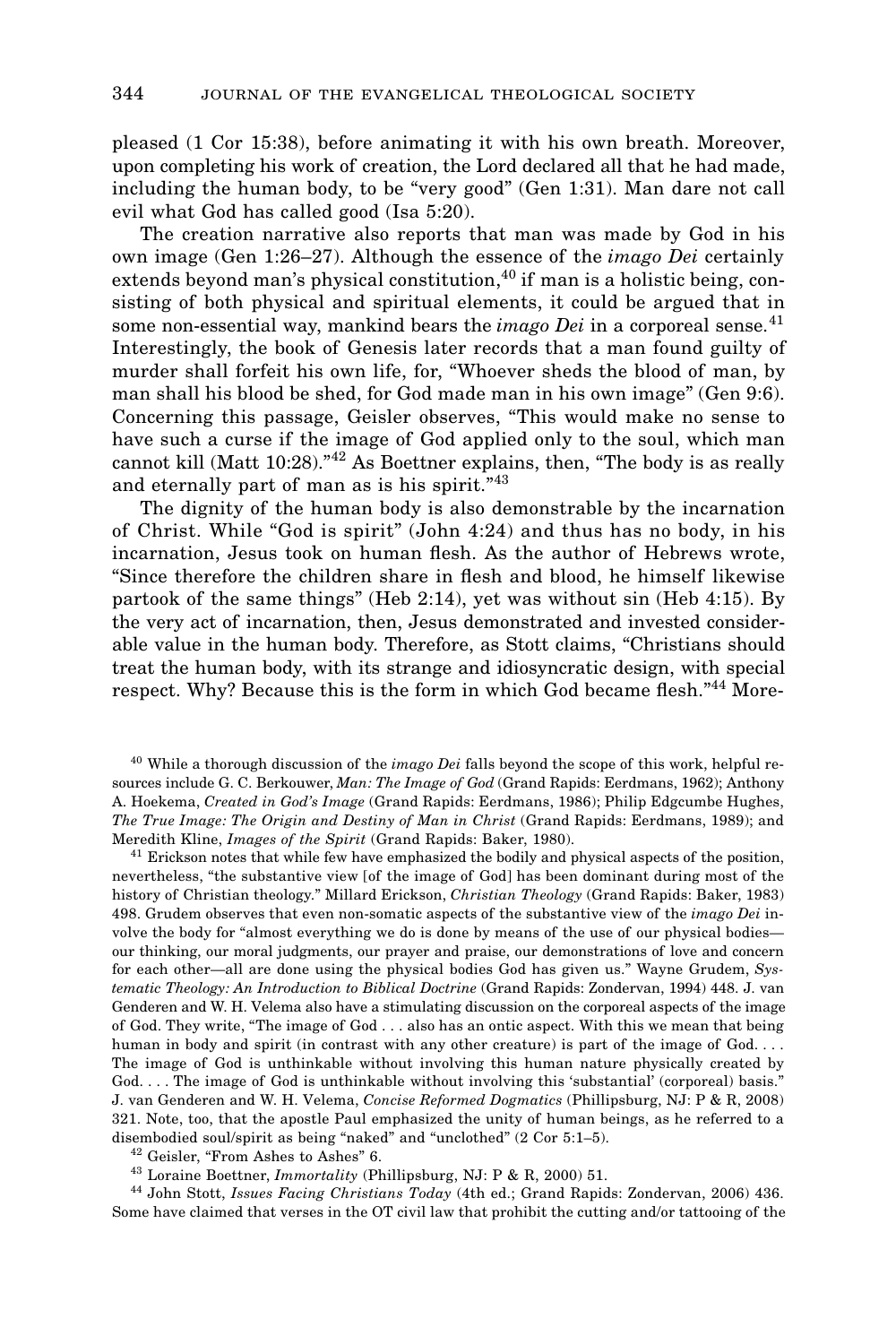over, Jesus' incarnation, death, burial, and bodily resurrection made possible the redemption of mankind. Scripture reports that this includes man's physical body (Rom 8:23), which was purchased by Christ (1 Cor 6:20), is now a "member of Christ" (1 Cor 6:15), is a "temple of the Holy Spirit" (1 Cor 6:19), and will one day be transformed into the glorious likeness of Christ's risen body (Rom 8:11, 29; 1 Cor 15:49; 2 Cor 3:18; Phil 3:10, 21; Col 3:1–4; 2 Thess 2:14; 1 John 3:2).

Despite the dignity that Scripture affords the human body, though, some could claim that such respect is only valid while the body and soul/spirit are joined in life. Grudem observes, "Someone may object that some bodies completely decay, are absorbed into plants, and then eventually into other bodies, so that nothing of the first body can be found."<sup>45</sup> Indeed, barring the Lord's return, "the dust returns to the earth as it was" (Eccl 12:7), for death and decomposition are inevitable.<sup>46</sup> Yet, given a holistic view of man, claiming that the body loses its value when separated from the soul/spirit seemingly puts one in the position of having either to assert the same in regard to a disembodied soul/spirit, or to claim that the body's value is derived from the soul/spirit. The former is an ostensibly untenable position, and the latter appears to marginalize the concept of man as a unified being. It seems better, then, to view both the physical body and the soul/spirit, which are separated at death, to be equally dignified. Indeed, just as the soul/ spirit is renewed at conversion (2 Cor 5:17), so the physical body will be renewed at the end of the age.

2. *The future bodily resurrection*. A second teaching that may impact the ethics of cremation is the doctrine of the future bodily resurrection. In fact, in their work on cremation, Davies and Mates assert that "the starting

body (Lev 19:28; 21:5; Deut 14:1) ought to be considered in a discussion of the morality of cremation; yet, it seems that such laws were not prohibiting cutting and/or tattooing *per se*, but rather the idolatry that was often attached to such acts.

<sup>45</sup> Grudem, *Systematic Theology* 834, n. 8. In this passage, Grudem continues, "But in response we must simply say that God can keep track of enough of the elements from each body to form a 'seed' from which to form a new body (see Gen 50:25; Job 19:26; Ezek 37:1–14; Heb 11:22)" (ibid.). In his classic systematic theology book, somewhat humorously, Strong comments on this objection writing, "The *Providence Journal* had an article entitled, 'Who Ate Roger Williams?' When his remains were exhumed, it was found that one large root of an apple tree followed the spine, divided at the thighs, and turned up at the toes of Roger Williams (1603–83). More than one person had eaten its apples. This root may be seen today in the cabinet at Brown University." A. H. Strong, *Systematic Theology* (Old Tappan, NJ: Revell, 1907) 1019. Note that the root that Strong mentions has since been moved to the John Brown House of the Rhode Island Historical Society where it may still be viewed.

<sup>46</sup> While the decay of the body is inevitable, it is not a natural event *per se*, rather it is a facet of the Edenic curse and, as such, is part of the divine punishment for sin (Gen 3:19). Howard writes, "The dissolution of the body is not a natural process which we are at liberty to hasten or delay at will. It is the punishment which God has inflicted upon sin" (*Burial or Cremation* 23). Some cremation advocates seem to overlook this fact, and in so doing fail to distinguish between actively facilitating bodily decay and passively allowing decomposition to take place. Note that it is a logical error to appeal to the normativity of consequences in order to justify the morality of an act.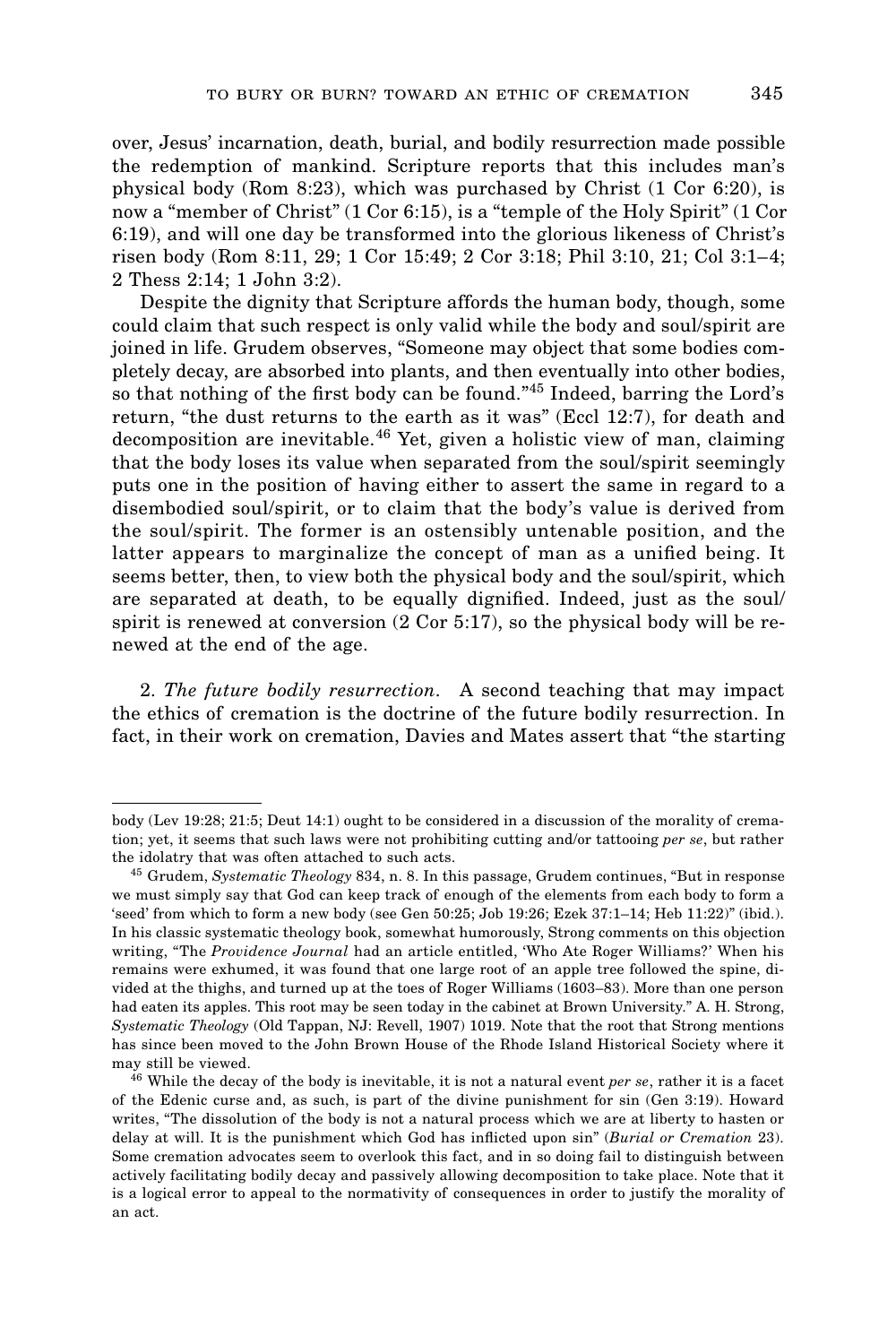point for Christian debates on the mode of disposal [of the body] is the resurrection."<sup>47</sup> While this claim may be hyperbole, given the emphasis that is placed upon this doctrine in Scripture, most believers would affirm the importance of the future bodily resurrection. Indeed, Job declared, "For I know that my Redeemer lives, and at the last he will stand upon the earth. And after my skin has been thus destroyed, yet in my flesh I shall see God" (Job 19:25–26); the apostle Paul wrote, "Christ has been raised from the dead, the firstfruits of those who have fallen asleep" (1 Cor 15:20); and, in the book of Revelation, John referred to Jesus as "the firstborn of the dead" (Rev 1:5). Certainly, then, the teaching that believers will one day be resurrected in a glorified, physical body is an important component of orthodox Christian theology.

Despite the significance of the doctrine of the resurrection, though, specific details about this event are sparse in Scripture, and the exact process by which God will physically resurrect the decomposed and scattered bodies of the faithful is not fully explained. In 1 Cor 15:35–49, which is the most detailed treatment of the bodily resurrection in the Bible, the apostle Paul simply likens the resurrection process to a seed being planted in the ground, which "God gives a body . . . as he has chosen" (1 Cor 15:38). In applying this passage to the morality of cremation Howard notes, "The burial of the body gives explicit expression to the analogy of the seed sown resulting in a future harvest; it is a distinctive testimony to the future Christian hope of resurrection."<sup>48</sup> While this is true, however, one dare not read too much into Paul's seed/body analogy, for contextually the apostle was simply defending the fact of the resurrection, not attempting to explain the mechanics and metaphysics of the event.

The lack of specific, biblical details about the resurrection notwithstanding, the truth of this doctrine may impact the ethics of cremation, for as Phillips observes, "It is always the case that our views of the afterlife will influence how we handle the bodies of those who have died. . . . Our theology will shape the way we approach all of life's greatest events."<sup>49</sup> Interestingly, in Scripture, not only is burial the normative practice, but also buried corpses are referred to as persons, often by name, not as things or former persons (Mark 15:45–46; John 11:43). Moreover, the most prevalent word used in the NT to describe the death of a believer is "sleep," a term that was employed by both Jesus (Matt 9:24; Mark 5:39; Luke 8:52; John 11:11) and Paul (1 Cor 11:30; 15:6, 18, 20, 51; 2 Cor 5:6–8; 1 Thess 4:13–16). Therefore, while the resurrection is not contingent upon a particular form of interment, in light of the manner in which death and the deceased are described in Scripture, some forms of disposing of a corpse may be preferable to others.

<sup>47</sup> Davies and Mates, *Encyclopedia of Cremation* 353.

<sup>48</sup> Howard, *Burial or Cremation* 30.

<sup>49</sup> Richard D. Phillips, "Is Cremation Appropriate for Christians?," http://www.tenth.org/qbox/ qb\_000709.htm (accessed January 20, 2010).